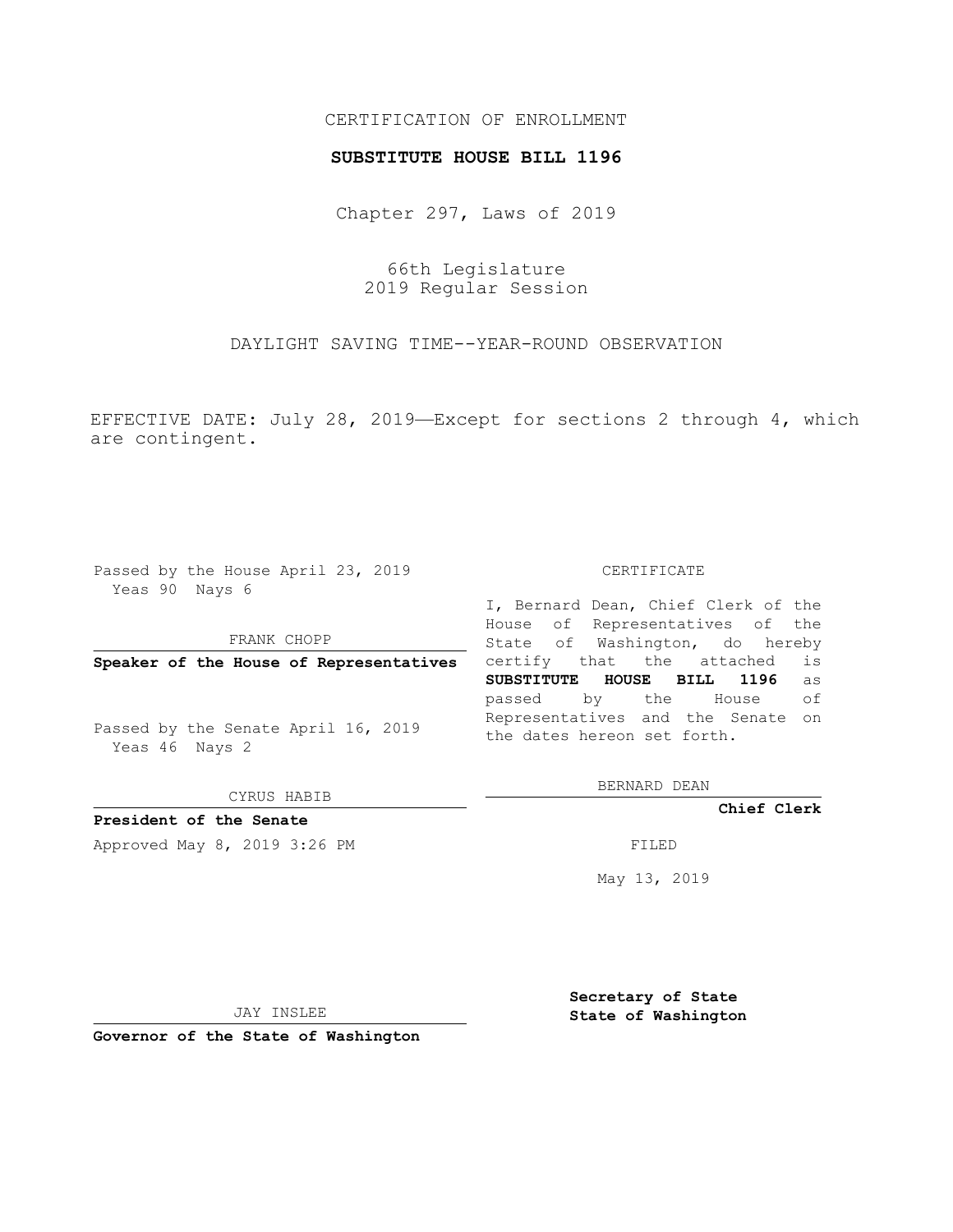## **SUBSTITUTE HOUSE BILL 1196**

AS AMENDED BY THE SENATE

Passed Legislature - 2019 Regular Session

## **State of Washington 66th Legislature 2019 Regular Session**

**By** House Appropriations (originally sponsored by Representatives Riccelli, Steele, Stonier, Fitzgibbon, Ortiz-Self, Tarleton, Doglio, Schmick, Eslick, Lovick, Fey, Shea, Tharinger, and Goodman)

READ FIRST TIME 03/01/19.

 AN ACT Relating to observing daylight saving time year round; amending RCW 35A.21.190; adding new sections to chapter 1.20 RCW; repealing RCW 1.20.050, 1.20.051, and 1.20.---; and providing a 4 contingent effective date.

5 BE IT ENACTED BY THE LEGISLATURE OF THE STATE OF WASHINGTON:

6 NEW SECTION. **Sec. 1.** A new section is added to chapter 1.20 RCW 7 to read as follows:

 Under federal law as it exists on the effective date of this section, states are not permitted to observe daylight saving time year round. If the United States congress amends federal law to authorize states to observe daylight saving time year round, the legislature intends that Washington state make daylight saving time the permanent time of the state and all of its political 14 subdivisions.

15 NEW SECTION. **Sec. 2.** A new section is added to chapter 1.20 RCW 16 to read as follows:

17 (1) The time of the state of Washington and all of its political 18 subdivisions is Pacific daylight time throughout the calendar year, 19 as determined by reference to coordinated universal time.